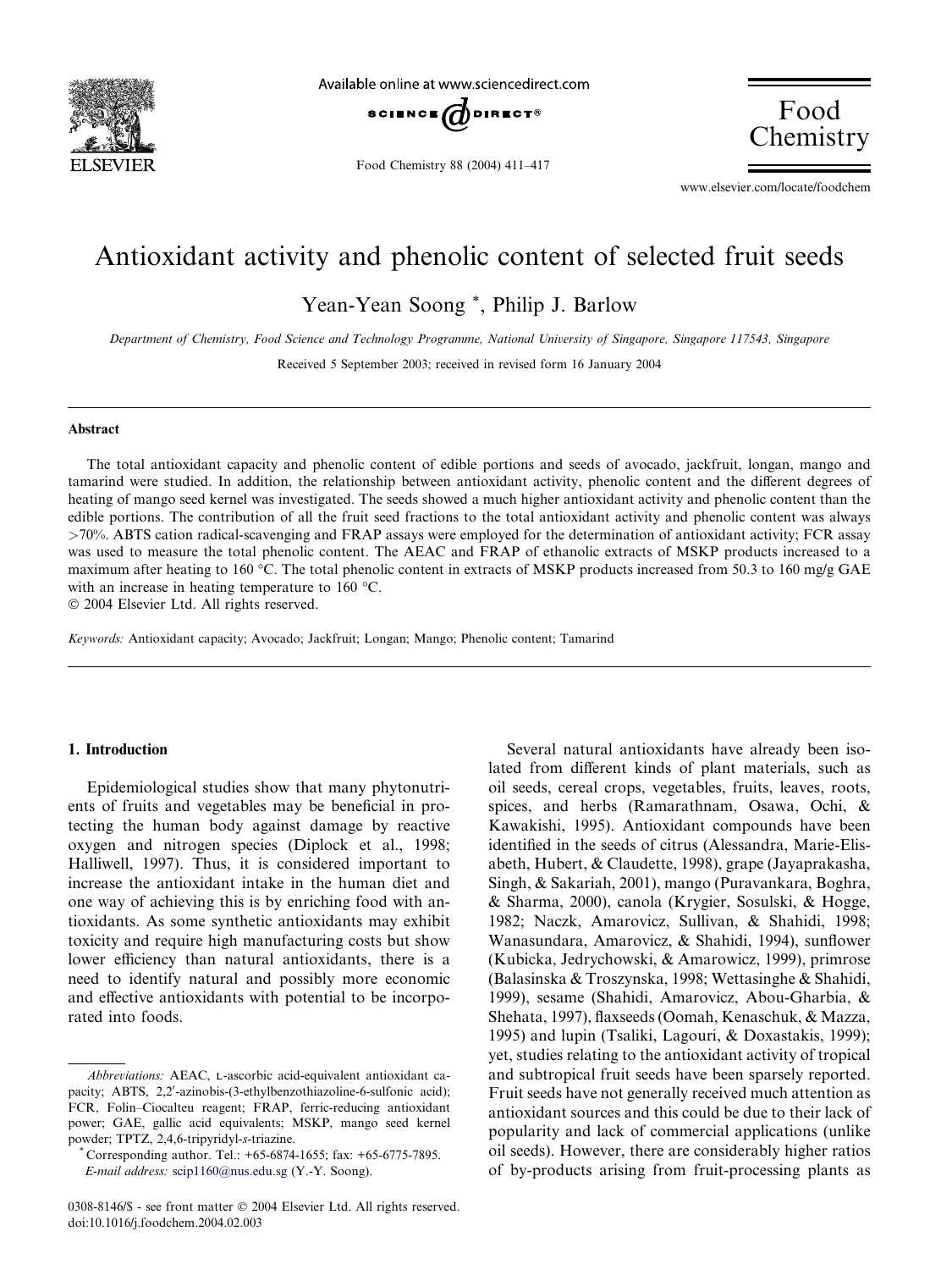fruit juices and derived products have experienced growing worldwide popularity. For example, there are about  $3 \times 10^5$  ton of dry mango seed kernels available annually in India after consumption or industrial processing of mango fruits (Narasimha Char, Reddy, & Thirumala Roa, 1977; Narasimha Char & Azeemoddin, 1989). It would be beneficial, in improving the complete utilization of the seeds, if they could be used as a source of natural food additives and ingredients.

Plants have excellent antioxidant properties and these effects are mainly attributed to their phenolic constituents. The phenolic constituents of mango seed kernel are reported to be mainly gallic and ellagic acids, as well as gallates (Puravankara et al., 2000). Gallotannins and condensed tannin-related polyphenols are also reported to be present (Arogba, 2000). A phytochemical investigation of mango stem bark extract has led to the isolation of gallic acid, 3,4-dihydroxy benzoic acid, gallic acid methyl ester, gallic acid propyl ester, mangiferin,  $(+)$ -catechin,  $(-)$ -epicatechin, and benzoic acid and benzoic acid propyl ester (Alberto et al., 2002). Antioxidative activity of tamarind seed coat is due to the presence of 2-hydroxy-3',4'-dihydroxyacetophenone, methyl 3,4-dihydroxybenzoate, 3,4-dihydroxyphenyl acetate and epicatechin (Tsuda et al., 1994). Avocado seeds are claimed to be rich in a complex mixture of polyphenolic compounds, ranging from (+)-catechin and  $(-)$ -epicatechin to highly polymeric substances; a proanthocyanidin has also been identified (Geissman & Dittmar, 1965). The objectives of the present study were to determine the total antioxidant capacities and phenolic contents of avocado, jackfruit, longan, mango and tamarind seeds, to compare the antioxidative capacity with their edible portions, and to investigate the relationships between antioxidant activity, phenolic content and the effects of different degrees of heating of mango seed kernel.

# 2. Materials and methods

## 2.1. Materials

# 2.1.1. Fruits

Avocado (Persea Americana Mill.), jackfruit (Artocarpus heterophyllus Lam.), longan (Dimocarpus longan Lour.), mango (Mangifera indica L.), and tamarind (Tamarindus indica L.) were purchased on several separate occasions from local markets in Singapore.

## 2.1.2. Chemicals

ABTS, L-Ascorbic acid, potassium persulfate were purchased from Sigma (MO, USA). Folin–Ciocalteu reagent, iron (III) chloride hexahydrate, anhydrous sodium acetate, acetic acid, ethanol and hydrochloric acid were purchased from Merck (Darmstadt, Germany). TPTZ, iron (II) sulfate heptahydrate and gallic acid were purchased from Acros Organics (NJ, USA). Anhydrous sodium carbonate was purchased from J.T. Baker (NJ, USA).

# 2.2. Methods

#### 2.2.1. Sample preparation

The edible portions and seeds of the five selected fruits were freeze-dried  $(-50 \degree C, 24 \text{ h})$ . Freeze-dried samples were separately ground using a stainless-steel grinder. Portions of the freeze-dried ground mango seed kernels were defatted with petroleum ether by the Soxhlet method. The defatted meals were air-dried for 12 h to remove all traces of solvent. All the samples were stored in vacuum-packaged polyethylene pouches at  $-20$  °C until required for analysis. For the analysis of fresh fruits, the edible portions and seeds were ground just before use.

Approximately 1 g and 200 mg of each of the edible portions or seeds were accurately weighed and refluxed with a total volume of 20 or 50 ml of ethanol:water (50:50, v/v), respectively, in a water bath at 70  $\rm{^{\circ}C}$  for one hour. The extracts were then passed through a Whatman no. 4 filter paper.

Portions of the fresh mango seed kernels were dried in a conventional air-oven  $(35, 105 \degree C)$  until a constant weight was attained. Those that had been oven-dried at 105 °C were then re-heated at  $140 \pm 2$ , or  $160 \pm 2$ , or  $180 \pm 2$  or  $200 \pm 2$  °C for 20 min in the oven. Weighed amounts (200 mg) of each oven-dried and heated sample were refluxed with 50 ml of ethanol:water (50:50, v/v) in a water bath at 70  $\degree$ C for an hour. The extracts were then filtered as above.

All filtrates were directly measured in the ABTS, FRAP and FCR assays (see below). Triplicate extractions were prepared from each sample and all extracts were measured five times in each assay. The mean values of antioxidant capacity and phenolic content were calculated.

# 2.2.2. ABTS cation radical-scavenging assay

The ABTS cation radical-scavenging assay was carried out using an UV/visible spectrophotometer (Shidmazu UV-1601) with a Shidmazu CPS-240A temperature controller. The procedure was adapted from a previous report by Robert et al. (1999). Briefly, stock solution was prepared by reacting 7 mM ABTS with 2.45 mM potassium persulfate to generate the ABTS cation chromophore. The mixture was diluted with absolute ethanol to give an absorbance of 1.5–2 at 414 nm. An aliquot of the samples (10–40  $\mu$ I) was added to 3 ml of ABTS reagent and the absorbance reading was taken after initial mixing and up to 90 min until it reached a plateau. Total antioxidant capacity was calculated relative to the reactivity of ascorbic acid as a standard under the same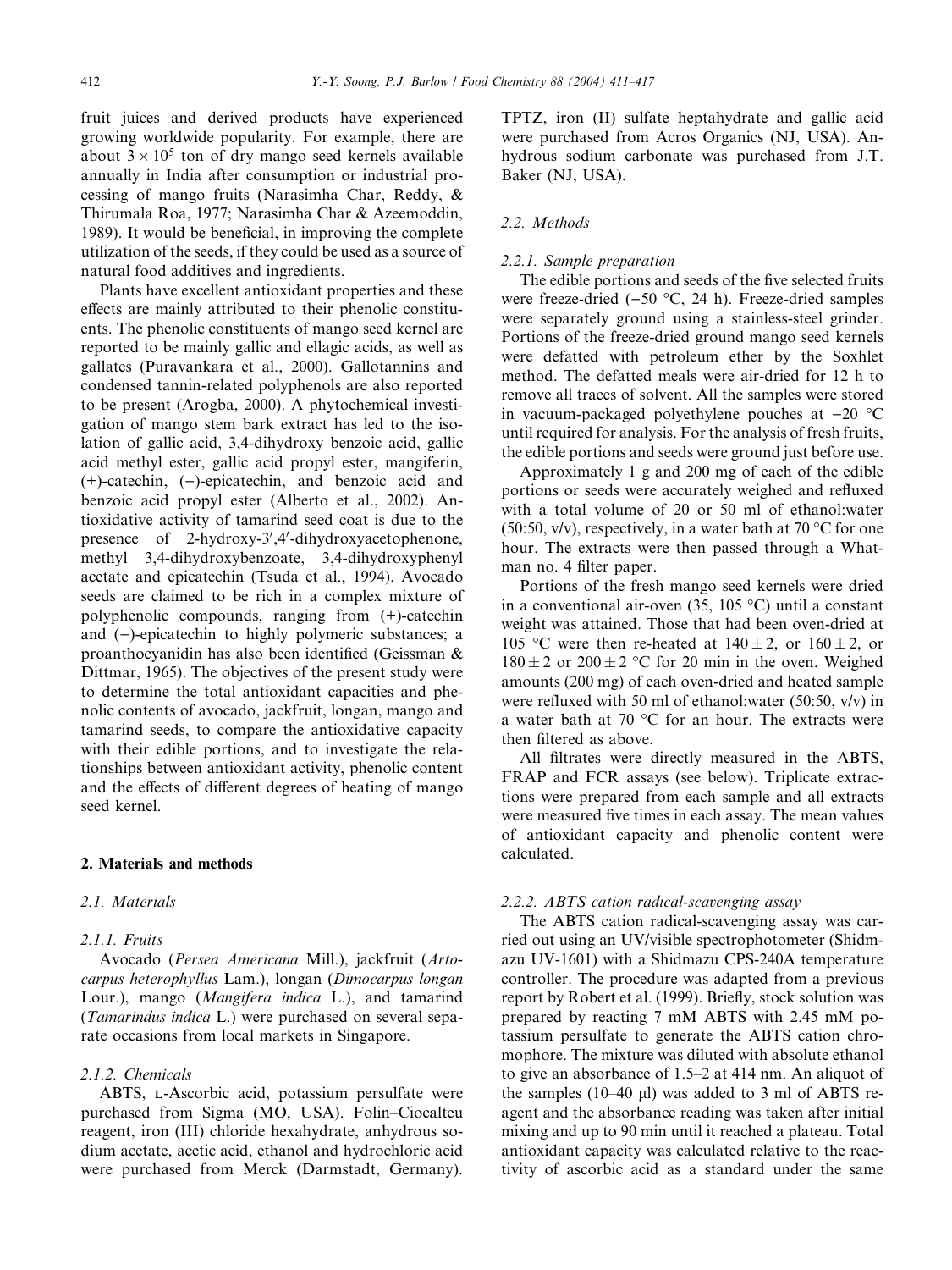conditions and the results were expressed as  $\mu$ mol/g AEAC.

#### 2.2.3. Ferric-reducing antioxidant power assay

The FRAP assay was carried out by using a modified method of Benzie and Szeto (1999). An aliquot of the samples (10–40  $\mu$ I) was mixed with 3 ml of ferric-TPTZ reagent. The change in absorbance was measured at 593 nm after initial mixing and up to 90 min until it reached a plateau. Aqueous solutions of known Fe(II) concentration (FeSO<sub>4</sub>  $\cdot$  7H<sub>2</sub>O) were used for calibration of the FRAP assay and antioxidant power was expressed as lmol/g FRAP.

As the antioxidant activity is strongly dependent on the model system in which it is evaluated, a single analytical assay may be inadequate. Therefore, both ABTS assay and FRAP assay were used for the measurement of total antioxidant capacity.

#### 2.2.4. Folin–Ciocalteu reagent assay

The Folin–Ciocalteu reagent assay was used to determine the total phenolics content (Singleton & Rossi, 1965). An aliquot of the samples  $(10-40 \mu l)$  was mixed with 1.8 ml of Folin–Ciocalteu reagent previously diluted with distilled water (1:10). The solution was allowed to stand at  $25 \text{ °C}$  for 5 min before adding 1.2 ml of 15% sodium carbonate solution in distilled water. The absorbance at 765 nm was read after initial mixing and up to 90 min until it reached a plateau. Gallic acid was used as a standard for the calibration curve. The total amount of phenolic compounds was calculated and expressed as GAE (mg/g).

## 3. Results and discussion

# 3.1. Determination of total antioxidant capacity and phenolic content of edible portions and seeds of fruits

Solvent extraction is frequently used for isolation of antioxidants and both extraction yield and antioxidant activity of extracts are strongly dependent on the solvent, due to the different antioxidant potentials of compounds with different polarity (Julkunen-Tiito, 1985; Marinova & Yanishlieva, 1997). The ethanol– water systems were used as extraction solutions in the present studies as they are the most widely employed solvents for hygiene and abundance reasons; also, the solvent is compatible with food.

The total antioxidant capacity and polyphenol content vary considerably from one kind of fruit to another. In addition, they are found to be different for different parts of the fruits. Antioxidant activity and phenolic content of both edible portions and seeds of avocado, jackfruit, longan, mango and tamarind were measured by the use of ABTS, FRAP and FCR assays, which were carried out on three different independent occasions, using fruit purchased on three separate occasions. The AEAC, FRAP and GAE of fruit seeds and edible portions are presented as means of three determinations  $\pm$  SD (standard deviation). On the basis of the wet weight, mango seed kernel had the highest antioxidant activity, followed by the seeds of tamarind, longan, avocado, and jackfruit. For the edible portion (wet weight), tamarind showed the highest antioxidant activity, followed by the mango, avocado, longan and jackfruit. On the basis of dry weight, mango seed kernel also had the highest antioxidant activity and phenolic content, followed by the seeds of tamarind, avocado, longan, and jackfruit. For the edible portion (dry weight), tamarind also showed the highest antioxidant activity and phenolic content, followed by mango, longan, avocado and jackfruit. Overall, seeds showed a much higher antioxidant capacity and phenolic content than the edible portions in the fruits tested. Their phenolic contents are correlated with the antioxidant activity, as shown in Table 1. In most fruits, the contribution of the fruit seed fraction to the total antioxidant activity and phenolic content was more than 95%, except for jackfruit, which was about 70%. This suggests that the fruit seeds should be further utilized rather than just discarded as waste.

# 3.2. Scavenging effect of extracts from heated MSKP products on ABTS cation radical

As mango seed kernel showed the highest antioxidant activity and phenolic content among the samples tested, it was subjected to heating in order to evaluate the effect of different degrees of heating on the antioxidant capacity and phenolic content. In India, mango seed kernel is traditionally roasted and eaten by the tribal people, so it is assumed to be suitable for human consumption. However, some further work on possible toxicity of the product is currently underway. Mango is one of the most important tropical/subtropical fruits (Ramteke, Vijayalakshmi, & Eipeson, 1999). World mango production reached 23,800,000 metric ton in 1999, which is 1.2 million metric ton higher than the 1995 production based on FAO statistics. India, China, Mexico, Thailand, Philippines, Pakistan, Nigeria, Indonesia, Brazil and Egypt are the top ten mango-producing countries in the world and production is heavily concentrated in Asia.

The freeze-dried and oven-dried MSKP products showed similar antioxidant capacities (Tables 1 and 2), which illustrated the relative heat stability of the antioxidant substances. Surprisingly, the ethanolic extracts of heated MSKP products showed higher antioxidant activities in the ABTS cation radical-scavenging assay than did the oven-dried MSKP products. A decrease in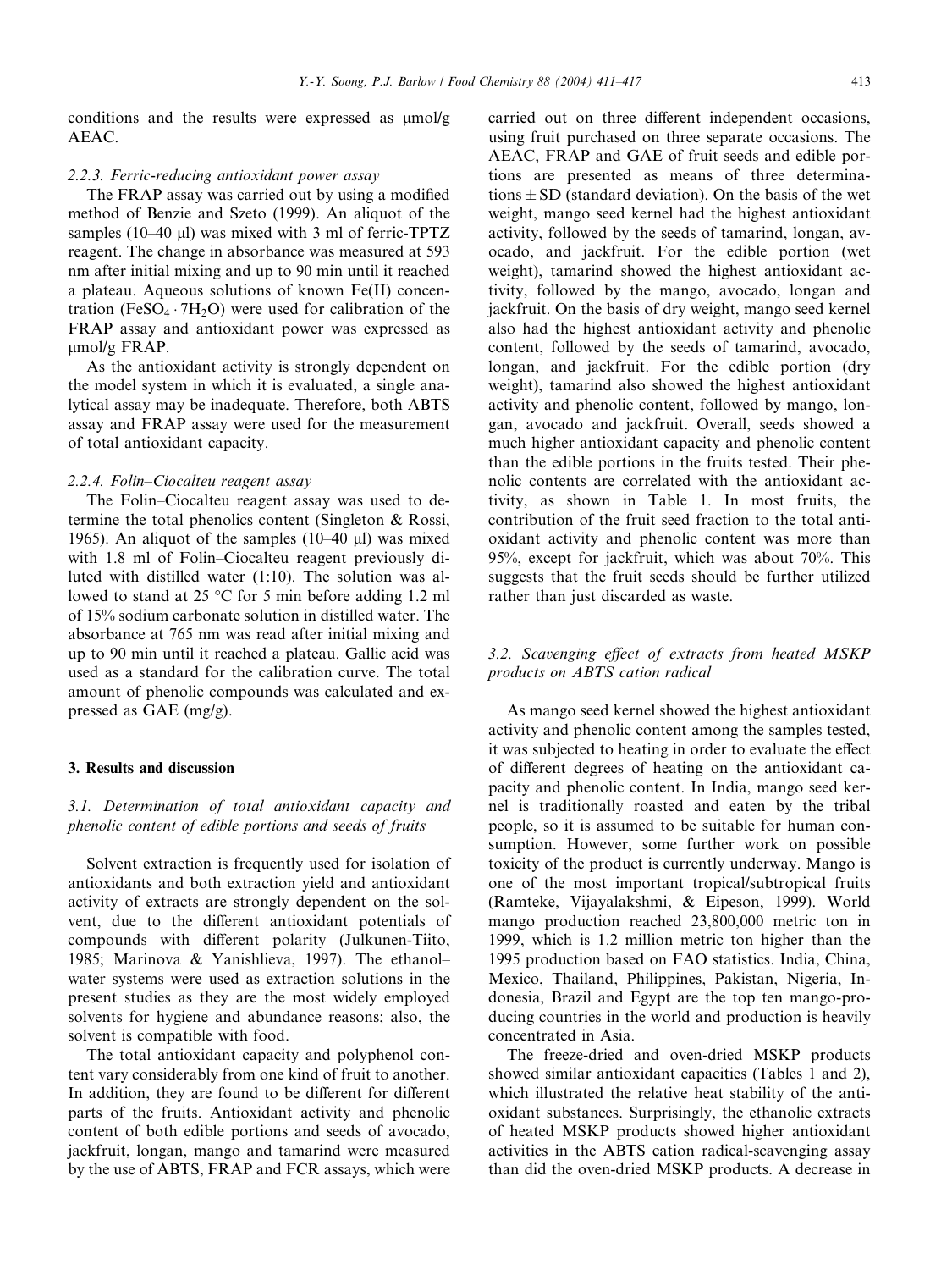Table 1

The total antioxidant activity and phenolic contents of fresh and freeze-dried edible portion and seed of mango, tamarind, longan, avocado and jackfruit by ABTS, FRAP and FCR assays

| Item            | Fresh sample                 | Freeze-dried sample          |                                    |                        |
|-----------------|------------------------------|------------------------------|------------------------------------|------------------------|
|                 | Antioxidant activity         | Antioxidant activity         |                                    | Phenolic content       |
|                 | $A E A C^a$ (µmol $g^{-1}$ ) | $A E A C^a$ (µmol $g^{-1}$ ) | FRAP <sup>a</sup> (µmol $g^{-1}$ ) | $GAE^a$ (mg $g^{-1}$ ) |
| Mango           |                              |                              |                                    |                        |
| Kernel          | $762 \pm 72.9$               | $1397 \pm 59.3$              | $2572 \pm 129.7$                   | $117 \pm 13.5$         |
| Flesh           | $7.2 \pm 1.6$                | $27.1 \pm 2.7$               | $36.6 \pm 5.0$                     | $2.4 \pm 0.3$          |
| Defatted mango  |                              |                              |                                    |                        |
| Kernel          | ND                           | $986 \pm 39.3$               | $1976.2 \pm 205.6$                 | $78.0 \pm 3.8$         |
| <b>Tamarind</b> |                              |                              |                                    |                        |
| Seed            | $698 \pm 30.3$               | $1160 \pm 140.0$             | $2486 \pm 311.4$                   | $94.5 \pm 4.9$         |
| Flesh           | $17.0 \pm 2.3$               | $30.0 \pm 1.0$               | $49.9 \pm 4.4$                     | $3.9 \pm 0.9$          |
| Longan          |                              |                              |                                    |                        |
| Seed            | $488 \pm 82.5$               | $692 \pm 24.2$               | $1388 \pm 136.8$                   | $62.6 \pm 3.2$         |
| Flesh           | $3.7 \pm 1.6$                | $14.8 \pm 1.4$               | $41.5 \pm 16.1$                    | $1.6 \pm 0.1$          |
| Avocado         |                              |                              |                                    |                        |
| Seed            | $236.1 \pm 45.1$             | $725 \pm 39.4$               | $1484 \pm 15.7$                    | $88.2 \pm 2.2$         |
| Flesh           | $4.9 \pm 1.1$                | $13.1 \pm 2.4$               | $9.6 \pm 1.4$                      | $1.3 \pm 0.0$          |
| Jackfruit       |                              |                              |                                    |                        |
| Seed            | $7.4 \pm 2.0$                | $25.4 \pm 2.6$               | $2.8 \pm 0.3$                      | $27.7 \pm 3.4$         |
| Flesh           | $3.0 \pm 0.4$                | $11.0 \pm 0.3$               | $6.8 \pm 0.5$                      | $0.9\pm 0$             |

<sup>a</sup> Means of three determinations  $\pm$  SD (standard deviation).

Table 2

The total antioxidant activity and phenolic contents of extracts from heated MSKP products by ABTS, FRAP and FCR assays

| Item                           | Antioxidant activity               |                                    | Phenolic content       |
|--------------------------------|------------------------------------|------------------------------------|------------------------|
|                                | $A E A Ca$ (µmol g <sup>-1</sup> ) | FRAP <sup>a</sup> (µmol $g^{-1}$ ) | $GAE^a$ (mg $g^{-1}$ ) |
| MSKP products                  |                                    |                                    |                        |
| Oven-dried at $35 \text{ °C}$  | $1571 + 178$                       | $2787 + 550$                       | $118 + 7.4$            |
| Oven-dried at 105 $^{\circ}$ C | $1888 + 426$                       | $3078 + 737$                       | $127 \pm 15.6$         |
| Heated at $140^{\circ}$ C      | $2464 + 210$                       | $3235 + 820$                       | $159 + 22.8$           |
| Heated at $160^{\circ}$ C      | $2568 + 170$                       | $3822 + 768$                       | $160 \pm 10.7$         |
| Heated at $180^{\circ}$ C      | $2275 + 244$                       | $3679 \pm 36.6$                    | $149 \pm 17.8$         |
| Heated at 200 $^{\circ}$ C     | $1353 + 124$                       | $2337 + 231$                       | $103 + 9.1$            |

<sup>a</sup> Means of three determinations  $\pm$  SD (standard deviation).

total antioxidant capacity was only observed when heating temperature was increased above 160 °C.

As shown in Table 1, the AEAC of the ethanolic extracts of defatted MSKP products was reduced by 30% with respect to those samples freeze-dried. Even though there is some loss of phenolics (extracted by petroleum ether), the difference indicated the presence of non-phenolic type antioxidants. Several natural lipophilic antioxidants, such as phospholipids, tocopherols and carotenoids, are reported to occur in mango seed kernel, but most of these would be expected to be degraded at elevated temperature (Azizah, Nik Ruslawati, & Swee Tee, 1999). However, a higher antioxidant capacity was observed in the ethanolic extracts of heated MSKP products than in those freeze-dried. The most likely explanation for the higher antioxidant activity, at

least in part, is an increased antioxidative principle due to the generation and accumulation of Maillard-type antioxidants (MRP) during the heating process. This suggestion is further confirmed in a recent paper by Antonio, Alessandra, and Giampaola (2003) who showed an increase in hydroxymethylfural, an intermediate in MRP production, in plums dried at 60 and 85 C, respectively. MRPs are obtained by reactions between sugars and amino acids, peptides, or enzymic protein hydrolysates and they are suggested to have varying degrees of antioxidant activity, depending on their origin (Kim, Hayase, & Kato, 1986; Yamaguchi, 1986). Nevertheless, MRPs are also expected to be degraded at elevated temperature, which may explain the reduction in the antioxidant activity of extracts from MSKP heated at above 160  $\rm{°C}$  (Azizah et al., 1999).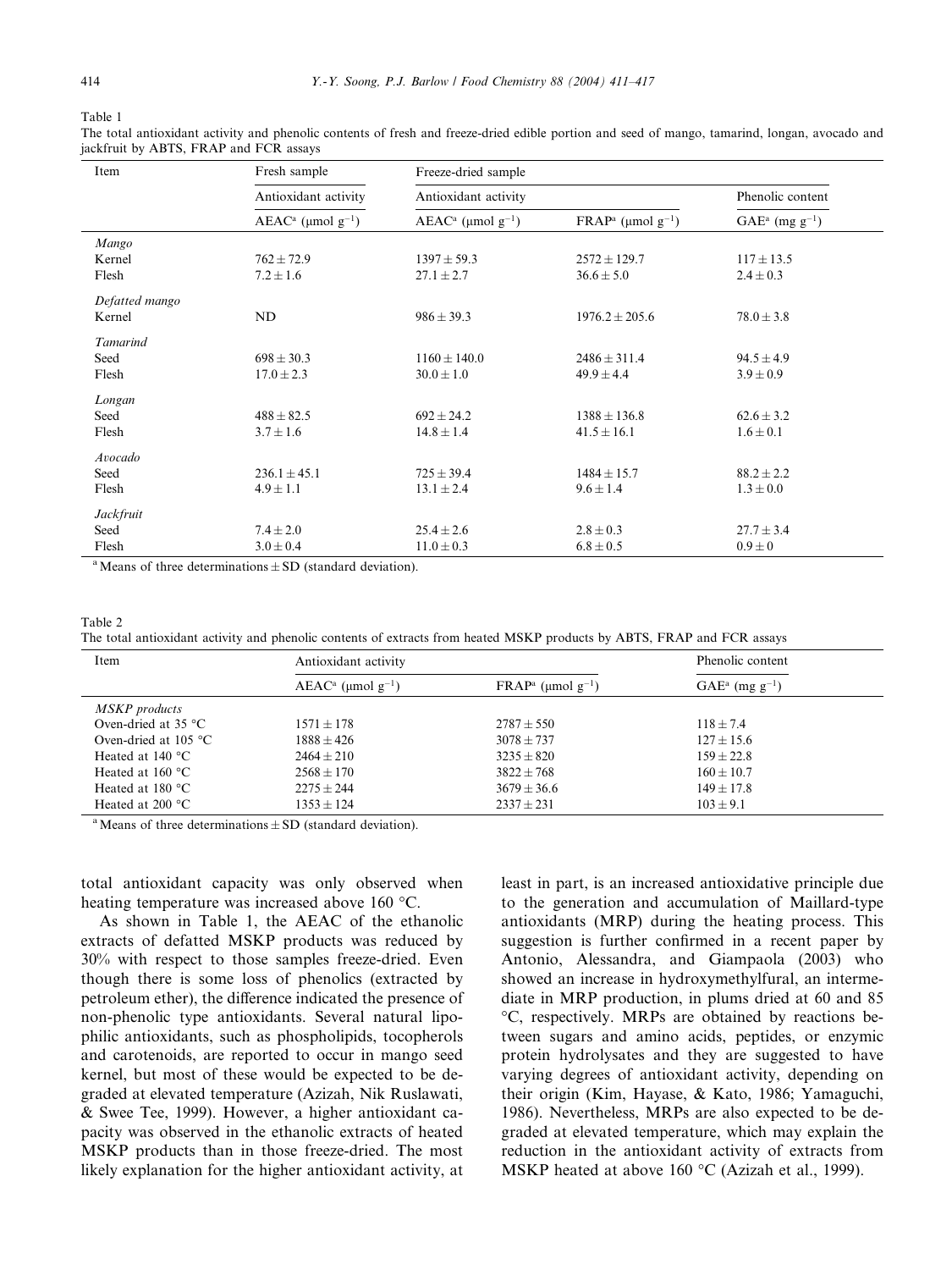# 3.3. Reducing power of extracts from heated MSKP products

Although ABTS and FRAP assays were carried out in different solutions, namely, ethanol and aqueous buffer, respectively, and they work by different mechanisms, i.e., scavenging of ABTS cation radicals in the ABTS assay and reduction of ferric ion in the FRAP assay, the results from these two assays were significantly correlated in all examined samples (Fig. 1).

Since the optimum antioxidant activity of mango seed kernels was attained after mild heating from 140 to 180 °C for 20 min, functional food(s) might be developed based on such products or the purified extracts being incorporated into food products to give therapeutic effects. The under-utilization of the mango seed kernel could be partly due to the limited knowledge of its toxicological properties. According to Berger, Saharty, and Krings (1999), the small amounts of toxic compounds generated under mild roasting conditions are highly unlikely to have an adverse effect on human consumers. In Nigeria, mango seed kernel is processed into a powder, e.g., processed mango kernel flour, which can be substituted for wheat flour in biscuits (Arogba, 1999). The lipid compositions of various mango kernel varieties have recently attracted increased research interest because of their potential application in the confectionery industry as a source of a cocoa–butter substitute (Ali, Gafur, Rahman, & Ahmed, 1985; Gaydou & Bouchet, 1984; Hemavathy, Prabhakar, & Sen, 1987; Lakahminarayana, Rao, Ramalingaswamy, & Chandrasekhara Rao, 1983; Rukmini & Vijayaraghavan, 1984). Rukmini and Vijayaraghavan (1984) reported that toxicity was not evident in rats fed with diets containing 100 g/kg of mango kernel crude fat. By extrapolation, consumption of 0.4 kg of the kernel or 0.8 kg of the processed flour per 70 kg body weight is deemed safe. Based on the toxicological evaluations conducted on the mango seed kernels in the past and the availability of huge amounts of kernels, they seem promising as a possible source of safe antioxidants.

# 3.4. Total polyphenols in extracts from MSKP products with different degrees of heating

The temperature during the drying and heating process affects compound stability due to chemical and enzymatic decomposition, losses by volatization or thermal decomposition; these latter have been suggested to be the main mechanisms causing the reduction of polyphenol contents. However, the total polyphenols in extracts of MSKP products increased from 117 to 160 mg/g of GAE after heating to 160 °C. This is most likely attributed to the formation of phenolic substances under milder heating temperature whereas polyphenols are degraded at elevated heating temperatures. As shown in Table 1, the total polyphenol contents of MSKP products heated at 200 °C were considerably reduced. Yen and Chuang (2000) reported that the decrease in antioxidant activity of extracts of roasted Cassia tora was related to the degradation of polyphenols during roasting at elevated temperature. Nicoli, Anese, Manzocco, and Ferici (1997) also reported that the increase in antioxidant activity of coffee brewed under minimum roasting was due to the formation of MRP and its phenolic content whereas the phenolics were degraded after over-roasting. The increase of polyphenol contents of MSKP products after heating is correlated with the increase in antioxidant activity as illustrated in Figs. 2 and 3. Therefore, it may be suggested that the increases in antioxidant activity of extracts of heated MSKP products are related to the increase in polyphenols rather than the formation of MRPs. The formation of phenolic compounds during the heating process might be due to the availability of precursors of phenolic molecules, by non-enzymatic interconversion between phenolic molecules subjected to the effects of external factors, such as temperature. Thus, the plant composition and the degree of heating could be important factors contributing to high total polyphenol content. However, further investigation is needed to truly explain this phenomenon.



Fig. 1. Correlation of AEAC and FRAP of freeze-dried, oven-dried and oven heated MSKP products.



Fig. 2. Correlation of AEAC and total polyphenols content of freezedried, oven-dried and oven-heated MSKP products.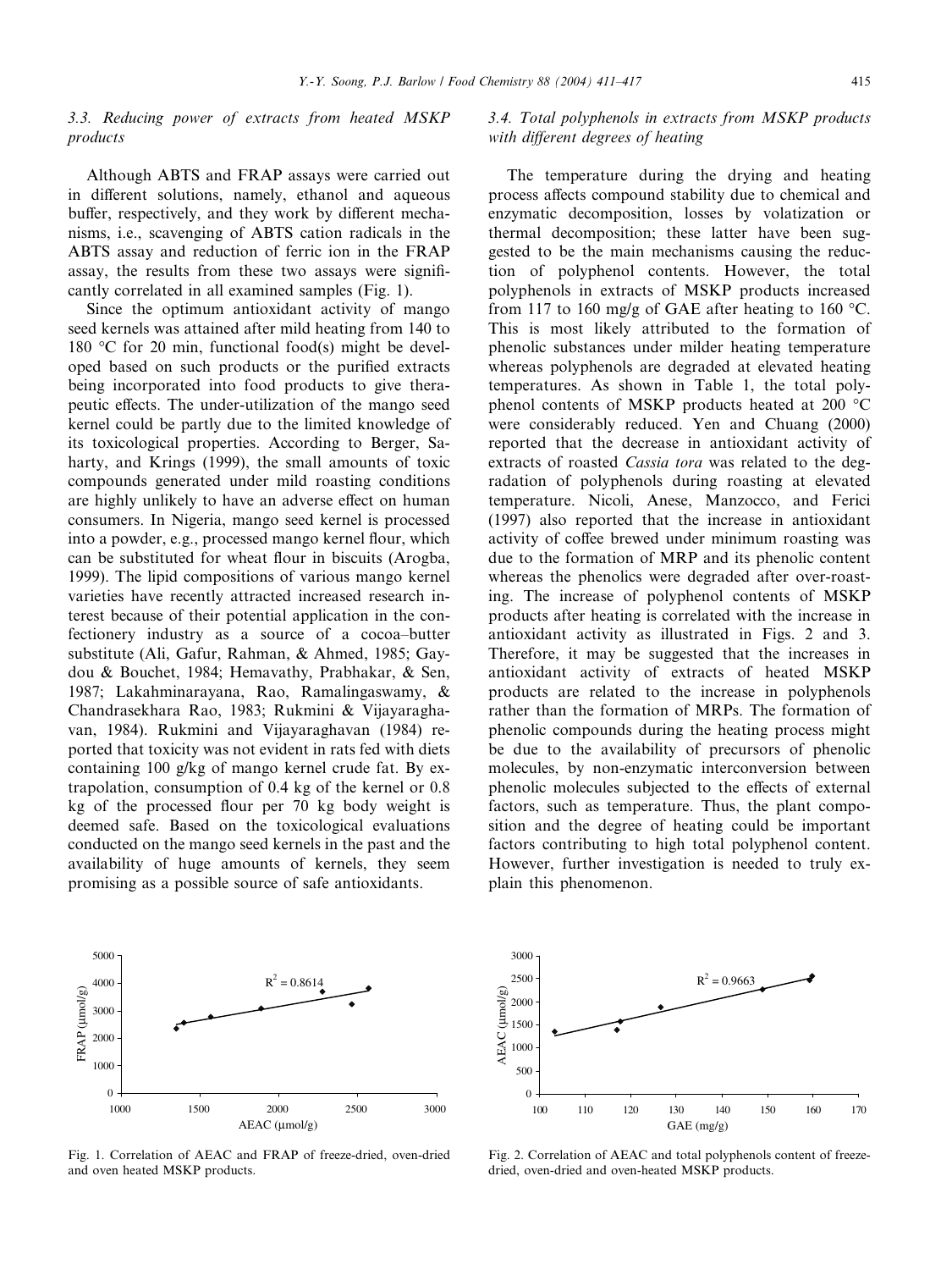

Fig. 3. Correlation of FRAP and total polyphenols content of freezedried, oven-dried and oven-heated MSKP.

## 4. Conclusion

The present study demonstrates a significantly higher total antioxidant capacity and phenolic content of fruit seeds than of the edible portions. The AEAC and FRAP of heated MSKP products were increased to considerably more than those of freeze-dried samples. This was most likely due to the production of MRPs or their intermediates with potent antioxidant activity, despite several other natural lipophilic antioxidants being degraded. Alternatively or in addition, it might also be due to the formation of phenolic compounds as the increase of polyphenol contents in MSKP products after heating is correlated with the increase in antioxidant activity. The total antioxidant activity and phenolic content were diminished when MSKP was heated above 160 °C. Therefore, it might be possible to use extracts of MSKP products heated between 105 and 160  $\degree$ C as an additive in certain functional foods to boost their antioxidant capacity. Before final recommendations are made it is necessary to further confirm the lack of toxicity from such material and to investigate further dose/activity relationships.

#### References

- Alberto, J. N. S., Herman, T. V. C., Juan, A., Johanes, G., Fabio, N., Francesco, D. S., & Luca, R. (2002). Isolation and quantitative analysis of phenolic antioxidants, free sugars, and polyols from mango (Mangifera indica L.) stem bark aqueous decoction used in Cuba as nutritional supplement. Journal of Agricultural and Food Chemistry, 50, 762–766.
- Alessandra, B., Marie-Elisabeth, C., Hubert, R., & Claudette, B. (1998). Antioxidant activity and phenolic composition of citrus peel and seed extracts. Journal of Agricultural and Food Chemistry, 46, 2123–2129.
- Ali, M. A., Gafur, M. A., Rahman, M. S., & Ahmed, G. M. (1985). Variations in fat content and lipid class composition in ten different varieties. Journal of the American Oil Chemists Society, 62, 520– 523.
- Antonio, P., Alessandra, D. C., & Giampaola, C. (2003). From plums to prunes: Influence of drying parameters on polyphenols and antioxidant activity. Journal of Agricultural and Food Chemistry, 51, 3675–3681.
- Arogba, S. S. (1999). The performance of processed mango kernel flour in a model food system. Bioresource Technology, 70, 277– 281.
- Arogba, S. S. (2000). Mango kernel: Chromatographic analysis of the tannin, and stability study of the associated polyphenols oxidase activity. Journal of Food Composition Analysis, 13, 149–156.
- Azizah, A. H., Nik Ruslawati, N. M., & Swee Tee, T. (1999). Extraction and characterization of antioxidant from cocoa byproducts. Food Chemistry, 64, 199–202.
- Balasinska, B., & Troszynska, A. (1998). Total antioxidant activity of evening primrose (Oenothera paradoxa) cake extract measured in vitro by liposome model and murine L1210 cells. Journal of Agricultural and Food Chemistry, 46, 3558–3563.
- Benzie, I. F. F., & Szeto, Y. T. (1999). Total antioxidant capacity of teas by the ferric reducing/antioxidant power assay. Journal of Agricultural and Food Chemistry, 47, 633–636.
- Berger, R. G., Saharty, Y. S., & Krings, U. (1999). Mittel zur stabilisierung von lebensmitteln und kosmetischen mitteln sowie verfahren zu dessen herstellung. PCT patent application, PCT/ DE99/02258.
- Diplock, A., Charleux, J., Grozier-Willi, G., Kok, K., Rice-Evans, C., Roberfroid, M., Stahl, W., & Vina-Ribes, J. (1998). Functional food sciences and defence against reactive oxidative species. British Journal of Nutrition, 80, 77–82.
- Gaydou, E. M., & Bouchet, P. (1984). Sterols, methyl sterols, triterpene alcohols and fatty acids of the kernel fat of different Malagasy mango varieties. Journal of the American Oil Chemists Society, 61, 1589–1593.
- Geissman, T. A., & Dittmar, H. F. K. (1965). A proanthocyanidin from avocado seed. Phytochemistry, 4, 359–368.
- Halliwell, B. (1997). Antioxidants and human disease: A general introduction. Nutrition Reviews, 55, 44–52.
- Hemavathy, J., Prabhakar, J. V., & Sen, D. P. (1987). Composition of polar lipids of a alphonso mango kernel. Journal of Food Science, 52, 833–834.
- Jayaprakasha, G. K., Singh, R. P., & Sakariah, K. K. (2001). Antioxidant activity of grape seed (Vitis vinifera) extracts on peroxidation models in vitro. Food Chemistry, 73, 285–290.
- Julkunen-Tiito, R. (1985). Phenolic constituents in the leaves of northern willows, methods for the analysis of certain phenolics. Journal of Agricultural and Food Chemistry, 33, 213–217.
- Kim, S. B., Hayase, F., & Kato, H. (1986). Desmutagenic effects of melanoidins against amino acid and protein pyrolyzates. Development of Food Science, 13, 383–392.
- Krygier, K., Sosulski, F., & Hogge, L. (1982). Free, esterified, and insoluble-bound phenolic acids. 1. Extraction and purification procedure. Journal of Agricultural and Food Chemistry, 30, 330– 334.
- Kubicka, E., Jedrychowski, L., & Amarowicz, R. (1999). Effect of phenolic compounds extracted from sunflower seeds on native lipoxygenase activity. Grasas y Aceites, 50, 3206–3209.
- Lakahminarayana, G., Rao, T. C., Ramalingaswamy, R. A., & Chandrasekhara Rao, T. (1983). Varietal variations in content, characteristics and composition of mango seeds and fat. Journal of the American Oil Chemists Society, 60, 88–89.
- Marinova, E. M., & Yanishlieva, N. VI (1997). Antioxidative activity of extracts from selected species of the family Lamiaceae in sunflower oil. Food Chemistry, 58, 245-248.
- Naczk, M., Amarovicz, R., Sullivan, A., & Shahidi, F. (1998). Current research developments on polyphenolics of rapeseed/canola, a review. Food Chemistry, 62, 489–502.
- Narasimha Char, B. L., & Azeemoddin, G. (1989). Edible fat from mango stones. Acta Horticulture, 231, 744–748.
- Narasimha Char, B. L., Reddy, B. R., & Thirumala Roa, S. D. (1977). Processing of mango stones for fat. Journal of the American Oil Chemists Society, 54, 494–498.